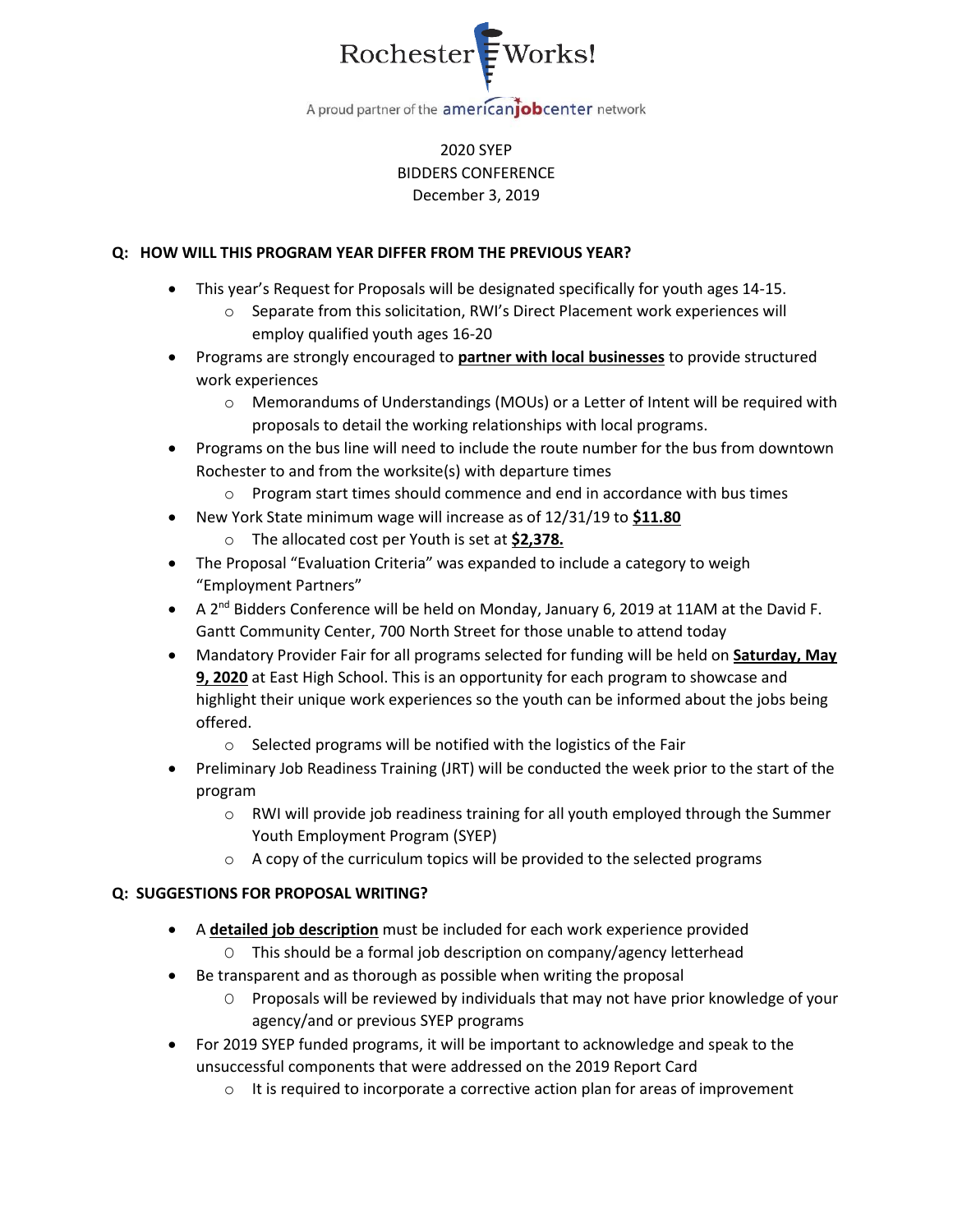

2020 SYEP BIDDERS CONFERENCE December 3, 2019

- Total project budget must **not exceed** \$2, 378 per youth. Administrative costs are **not to exceed** 10% of entire budget
	- O Administrative costs include staff and non-staff costs for financial and human resource administration to support the employment activity
- If the theme for your organization's scope of service is not listed, be sure to include the theme under the Unique or Special Request section

#### **Q: CAN THE WORK SCHEDULE BE OUTSIDE OF THE REQUIRED AFTERNOON HOURS OF 12:00 -5:00PM?**

- Hours were set to accommodate youth attending summer school, and to avoid schedule conflicts to encourage higher retention rates
- Hours proposed outside of slated time should be noted under the "Unique or Special Request" section of the RFP. A written explanation is required for consideration
	- O In addition to, please utilize Unique or Special Request section if your proposed program addresses a special youth population

# **Q: HOW MANY HOURS OF THE EMPLOYMENT ACTIVITY MUST BE EMPLOYMENT BASED VERSUS PROGRAM BASE?**

- When putting together the proposal, there should be a clear distinction between the working hours and enrichment activities. Qualified work experiences must all integrate work-based learning opportunities with the inclusion of 20-24 hours of financial literacy and work readiness enrichment activities consisting of mentoring, workshops, retention strategies, positive workplace behaviors and reasoning skills.
- If your programming requires additional enrichment hours, be sure to describe/justify

### **Q: HOW DOES THE VOUCHERING PROCESS WORK?**

- Payments are made on a reimbursement basis and advance payments to employers will not be allowable
- $\bullet$  1<sup>st</sup> voucher to be submitted by August 15, 2020 for the month of July.
- All funded programs will be required to have vouchers in by 9/30/2020
	- O Anything submitted beyond that date will be disallowed
- Vouchering process and requirements will be reviewed in detail after execution of contracts for funded programs in a Mandatory Fiscal Training hosted by RWI

#### **Q: WHAT IS THE PROPOSAL REVIEW PROCESS?**

• A review committee is formed of 3 to 4 groups consisting of 4 reviewers in each pending the number of submissions